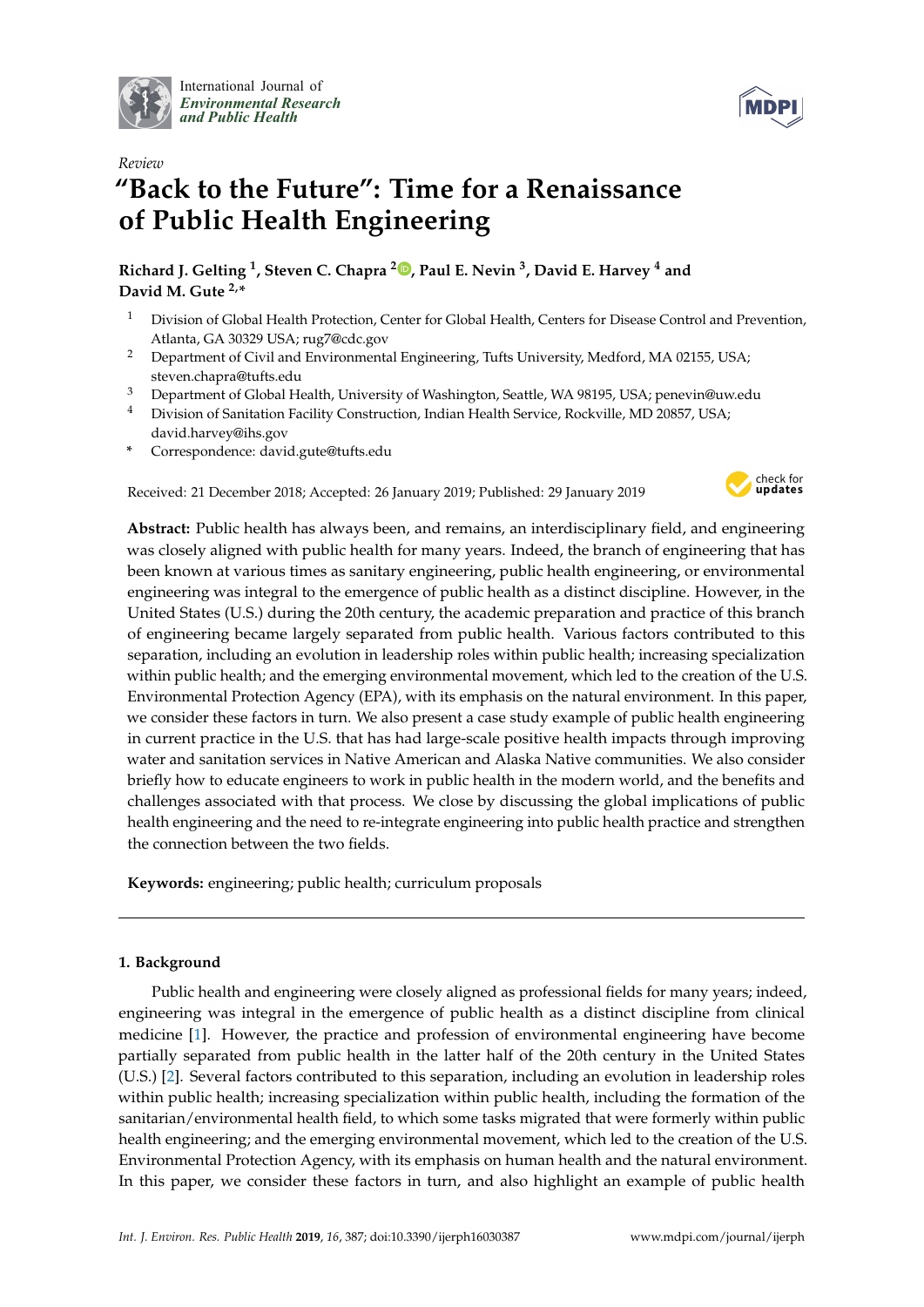engineering in current practice in the U.S. We also consider how to educate public health engineers in the modern world, and the global implications of public health engineering.

Engineering is obviously found in other content areas and occupations within public health beyond environmental applications. For example, biomedical engineering is prominent within the Food and Drug Administration (FDA), as is safety engineering and industrial hygiene in the National Institute of Occupational Safety and Health (NIOSH) [3]. In this paper, however, we specifically focus on the aspects of engineering that were most closely aligned with the emergence of public health, and that have been known at various times as sanitary engineering, public health engineering, and environmental engineering. We believe that there is a current need to strengthen the connection environmental engineering. We believe that there is a current need to strengthen the connection<br>between this type of engineering and the practice of public health, and an appropriate moniker for this profession is "public health engineering". Engineering is obviously found in other content areas and occupations within public health<br>beyond environmental applications. For example, biomedical engineering is prominent within the<br>Food and Drug Administration (FDA),

#### **2. The Divergence of Public Health and Engineering in the Latter Half of the 20th Century**  $\mathbf{P}$  always been, and remains, and remains, and remains, and  $\mathbf{P}$

Public health has always been, and remains, an interdisciplinary field, but leadership within the field has evolved over time. Starting in the late 19th century, with the emergence of bacteriology and laboratory analysis, a medical perspective became increasingly prominent in public health [\[4\]](#page-6-3). This shift in leadership is evident in the U.S., and the evolution of roles is apparent in the history of the U.S. Centers for Disease Control and Prevention (CDC), although this transition within public health clearly started earlier. The first director of the CDC when it initially became a permanent U.S. government agency ([the](#page-1-0) Communicable Disease Center) in 1946, Mark Hollis, ScD (Figure 1), was an engineer [\[3\]](#page-6-2), a fact little known today, even amongst CDC staff. The agency, which grew out of the Malaria Control in War Areas program created during World War II, was largely staffed by engineers and entomologists during its initial years, reflecting the professions working in the control of mosquito-borne diseases [\[5\]](#page-6-4). A review of the history of CDC notes that there were only seven physicians on the staff out of 369 employees when the agency was formed in 1946 [\[6\]](#page-6-5). At the time, public health was not always considered the most preferable career option for physicians in the U.S. [\[7\]](#page-6-6). [7].

<span id="page-1-0"></span>

**Figure 1.** Mark Hollis (U.S. Centers for Disease Control, CDC, Public Health Image Library ID# 1304). **Figure 1.** Mark Hollis (U.S. Centers for Disease Control, CDC, Public Health Image Library ID# 1304).

As many mosquito-borne diseases were largely controlled in the U.S.—the nation was As many mosquito-borne diseases were largely controlled in the U.S.—the nation was considered malaria free by 1951 [\[8\]](#page-6-7)—CDC leaders recognized that the agency's focus needed to expand to include all communicable diseases, and that "To survive, it had to become a center for epidemiology" [\[5\]](#page-6-4). This expansion led to the development and refinement of public health surveillance programs [\[9\]](#page-6-8). The Epidemic Intelligence Service (EIS) program was started within CDC in 1951, with the stated intent to train epidemiologists to counter the possibility of biological warfare during the Korean War [\[5\]](#page-6-4). The program also fulfilled a vision within CDC to create a cadre of public health epidemiologists to investigate disease outbreaks of any kind. The first EIS class of 23 included 22 physicians and a single sanitary engineer [\[10\]](#page-6-9). Physicians continue to be prominent within the program, and made up 78% of the nearly 2500 graduates during the first 50 years of the EIS from 1951–2000, while only a handful of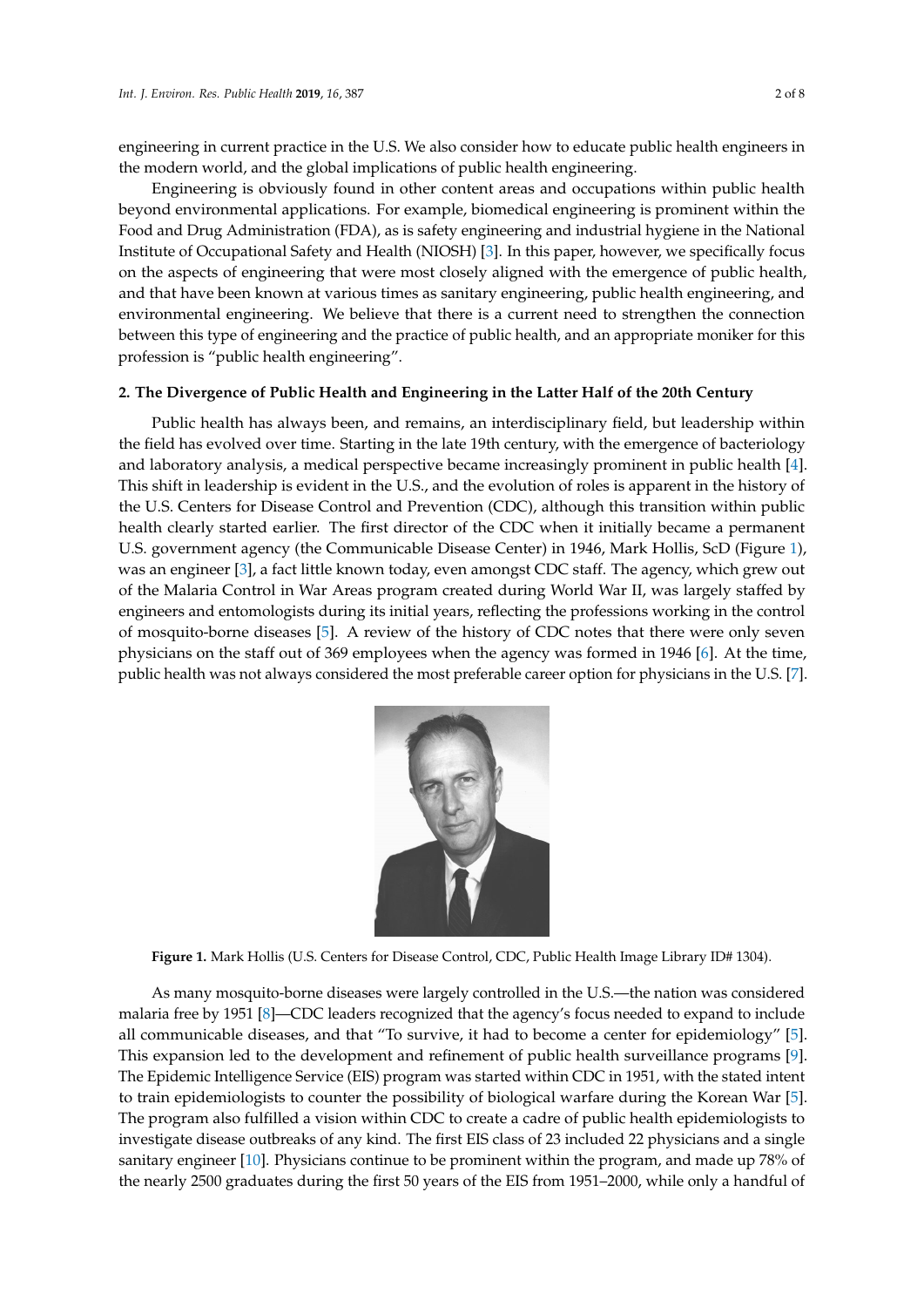engineers participated during this period [\[10\]](#page-6-9). The EIS program helped to change negative perceptions among physicians about public health careers, and EIS graduates went on to become leaders and administrators in public health programs, in both the CDC and at the state level. Indeed, since 1953, all CDC directors have been physicians.

At about the same time that physicians were becomingly increasingly prominent in public health in the U.S., further differentiation of other public health professions was also taking place. The term "Sanitarian" was used in the early part of the 20th century as a general descriptor for all public health professionals, including sanitary engineers and physicians working in public health [\[11–](#page-6-10)[14\]](#page-6-11). Later, it was sometimes used to describe those working in the field of public health engineering, but without specific engineering education or experience [\[15\]](#page-6-12). By the middle of the 20th century, use of the designation had evolved to describe those engaged in more specific environmental health tasks, especially related to ensuring safe food, water, and sanitation [\[16\]](#page-6-13). In 1961, the American Public Health Association (APHA) proposed a model act for registering Sanitarians, who were defined as "(persons) who by education and experience in the physical, biological, and sanitary sciences, (are) qualified to carry out educational, investigational and technical duties in the field of sanitation." These tasks were previously considered to be part of the realm of the public health engineer, but were now migrating to the emerging profession of environmental health. More recently, the terms Environmental Health Professional, Environmental Health Scientist or Environmental Health Officer have largely replaced the designation of Sanitarian. Nonetheless, the practice of environmental health has always been closely linked to public health (indeed, the proceedings of some early APHA meetings were published in a journal entitled "The Sanitarian"), whereas the practice of public health engineering has largely become divorced from public health.

While these developments were taking place within the field of public health, another outside force that would also shape the relationship between engineering and public health soon emerged. The publication of the book "Silent Spring" by Rachel Carson in 1962 catalyzed the environmental movement, and raised awareness among both the public and policy makers of the impacts of human action on the environment. The environmental movement incorporated not only the concept of preservation of the natural world, but also enforcement to punish those who pollute it [\[17\]](#page-6-14). These attitudes eventually led to the creation of the U.S. Environmental Protection Agency (EPA) in 1970, which consolidated numerous federal programs dealing with environmental pollution issues under one organization. Consequently, most of the engineers working within the U.S. Public Health Service (USPHS) at the time moved to the EPA. Many states mirrored this federal action, moving environmental activities out of health departments [\[18\]](#page-6-15). As a result, engineers and engineering as a profession increasingly became aligned with environmental rather than public health issues. This transition also reinforced the emerging use of the term environmental engineer to describe practitioners in the field, replacing the earlier descriptors sanitary engineer and public health engineer.

Although public health engineering may have largely lost recognition as a profession, the practice of it is alive and well in some programs in the U.S. We offer the following case which explores the contributions of the intellectual drivers of public health engineering as it shaped the activities of the USPHS and the Indian Health Service.

### **3. A Case Study of Public Health Engineering: The Indian Health Service Experience in Native American and Alaska Native Communities**

One excellent, but not widely known, example of public health engineering in practice in the U.S. is the Sanitation Facilities Construction (SFC) Program within the Indian Health Service (IHS), and related tribal programs. IHS is an Operating Division within the U.S. Department of Health and Human Services (DHHS), and is responsible for providing federal health services, including public health services, for federally recognized American Indian and Alaska Native (AI/AN) communities.

The Indian Sanitation Facilities Act (Public Law (PL) 86–121, commonly referred to as PL 86–121) was signed into law in 1959 in recognition of the lack of water and sanitation services for tribal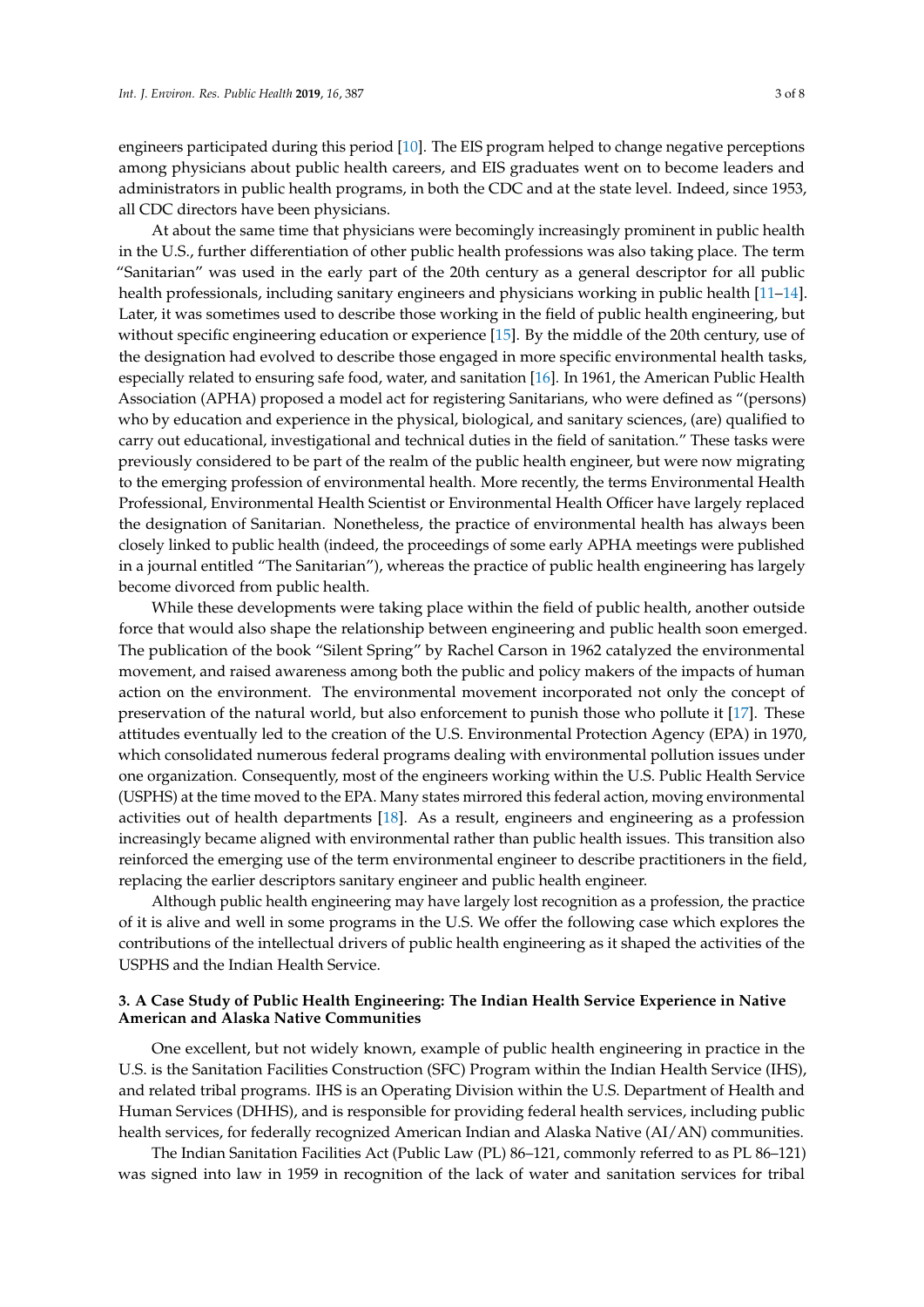communities. Through this law, the U.S. Congress authorized the Surgeon General to construct essential sanitation facilities for Indian homes, communities and lands. This authorization was to help ensure Indian homes and communities would have access to safe drinking water supply and sewage disposal systems which in turn would positively impact health. As a result of this authorization the Division of Sanitation Facilities Construction (DSFC) within the IHS was created. PL 86–121 also directed the Surgeon General of the USPHS to consult with and encourage the participation of tribes impacted in developing sanitation facility projects [\[19\]](#page-6-16). This was one of the first federal requirements for tribal participation in Native American programs, and DSFC has worked with tribes since the beginning of the program to identify needs and projects and ensure support for operation and maintenance. Under the 1993 Indian Self-Determination and Education Assistance Act (Public Law 93–638, commonly referred to simply as "638"), 20 tribal governments have taken on some DSFC program functions as of 2015. These functions are still at least partially funded by IHS, and still maintain the principles of a public health based engineering program.

The work of the DSFC has made significant progress since its creation in 1959, increasing the proportion of AI/AN (American Indian/Alaska Native) homes without essential water and sanitation facilities from less than 20% in 1955 to over 90% in 2012 [\[20\]](#page-6-17). Nonetheless, significant challenges remain to maintain and advance this progress. Keeping pace with population growth, increasing regulations, and upgrading or replacement of existing facilities when their useful design life is reached are ongoing challenges of the SFC program. As noted by IHS in 2015, safe and adequate water supply and/or waste disposal facilities are lacking in approximately 9 percent of AI/AN homes, which is significantly higher when compared to the overall U.S. population [\[21\]](#page-6-18). Uneven distribution among tribal communities is also an issue, with the majority of unserved homes in rural locations on large reservations such as the Navajo Nation in Arizona, New Mexico, and Utah, and in remote Alaskan villages.

The creation and ongoing support of the SFC Program is due in large part to a vision of health within IHS that has integrated prevention principles, including public health engineering, rather than promoting a narrower, more clinically focused view of health. As stated in SFC's annual report, "The IHS considers the provision of sanitation facilities to be a logical extension of its primary health care delivery efforts" [\[20\]](#page-6-17). This integration has led to very large scale positive impacts on the health of Native people in the U.S. through prevention programs directed by the DSFC. As stated by Dr. Everett Rhoades, the first Native American Director of IHS (1982–1993), "PL 86–121 had the biggest impact on Indian Health since the smallpox vaccination campaign of the 1830s". The most evident impacts have been on rates of gastrointestinal disease, which have dropped dramatically in the AI/AN population since the creation of the SFC program [\[20](#page-6-17)[,22,](#page-7-0)[23\]](#page-7-1). Recent studies in Alaska have also shown that piped water service was associated with fewer respiratory, skin and soft tissue infections and pneumococcal disease among Alaska Natives [\[23](#page-7-1)[,24\]](#page-7-2). In addition, there are other ancillary health benefits from the SFC Program that have not been as well documented. For example, anecdotal evidence from clinical practitioners working on the Navajo Nation indicates that elderly tribal members suffer fewer falls when indoor plumbing is installed and residents are not forced to use outdoor privies, especially during harsh and icy winter conditions.

The success of the SFC Program can be attributed to several factors, including the dedication of significant public resources to the program, including nearly U.S. \$1 billion in IHS-provided project funding over the 10 years from fiscal years 2007 to 2016, the commitment and hard work of public health engineers and technicians (even if they would not self-identify as such), consistent tribal input to identify needs and appropriate projects to address them, and long-term institutional vision and commitment to improving sanitation conditions in AI/AN communities over decades.

#### **4. Educating Public Health Engineers in the Future**

Because engineering and public health have become partially separated as professions and in practice, there is no longer a standardized program of training for public health engineers in the U.S. Few engineers set out initially to work in public health, but that needs to change if we are to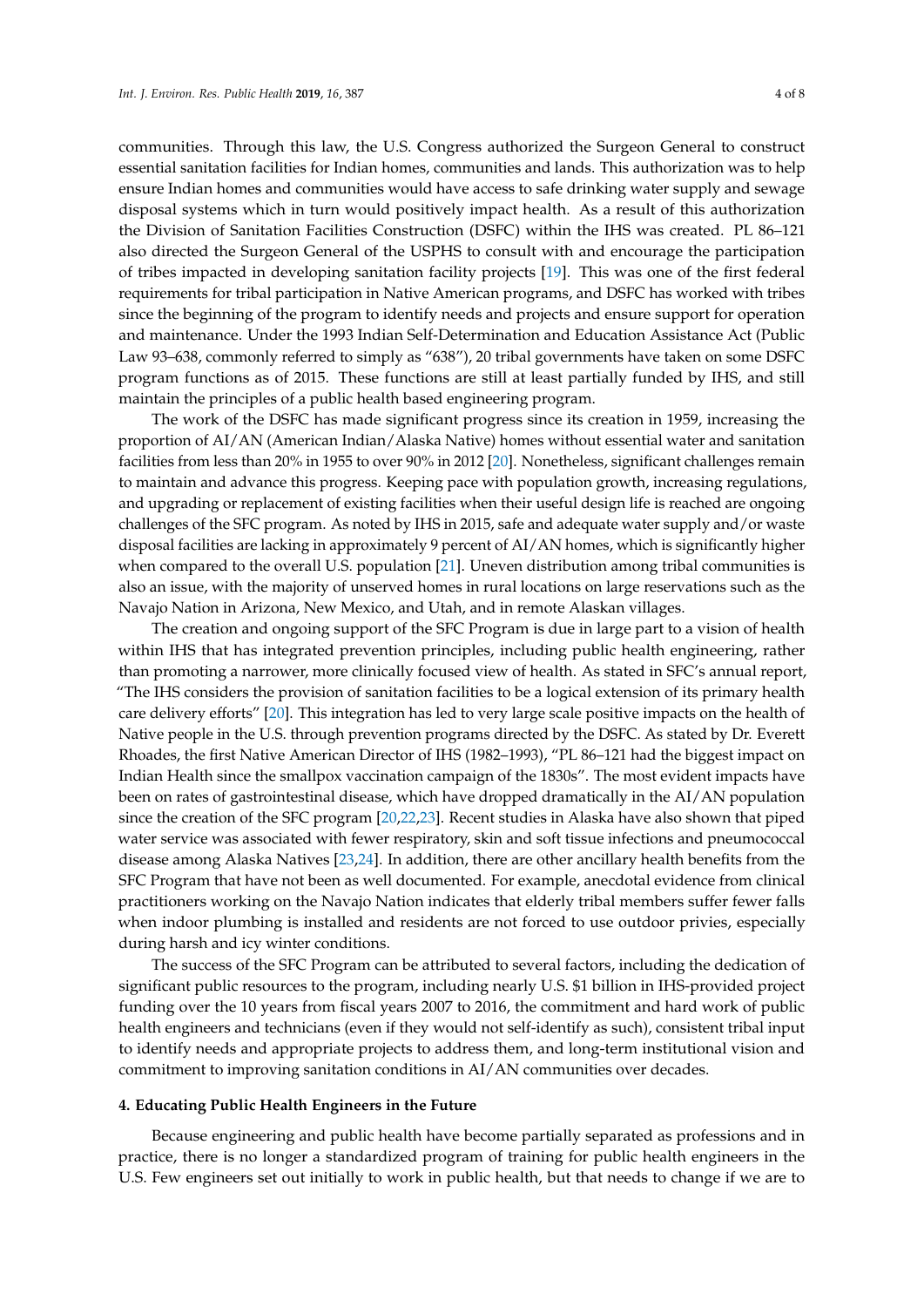effectively address many public health challenges. Engineers working in public health often graduate from "typical" engineering programs, and then gravitate toward public health engineering work either through personal interest or because of unique opportunities. Many engineers come into public health through global work, in which engineering expertise is applied to basic public health problems, such as improving water, sanitation, and hygiene (WASH) conditions in low and middle income countries. Prior work has reviewed the core competencies required for engineers to work in global settings, in addition to making recommendations for educating "globally competent engineers" [\[2\]](#page-6-1).

In discussing education and curricula for public health engineering, we do not intend to present a comprehensive review of existing programs, but rather some examples of how engineering and public health education can be combined. Neither is our purpose to propose a definitive solution, but rather to pose the question of how best to educate public health engineers. In some fields, such as biomedical and safety engineering, the current form of educating engineers for working in public health fields may be suitable and appropriate. In others, however, a combination of formal education and experience in both engineering and public health are increasingly needed to ensure effective work. We believe this to be the case in the environmental aspects of engineering related to public health, the domain in which we propose to resurrect the term public health engineering.

There are a small number of longstanding graduate programs in the U.S. that combine elements of public health and engineering within schools of public health, including Johns Hopkins University and the University of North Carolina at Chapel Hill. On the other hand, schools of engineering at Tufts University and Columbia University integrate public health into environmental engineering programs. More recently, several programs have more formally integrated elements of public health into schools of engineering, including Stanford University and the Georgia Institute of Technology. This growth has often been at least partially driven by student demand and interest in combining these two fields. That interest is also evident in the growth of Engineers Without Borders (EWB) programs at many U.S. universities. EWB is a voluntary organization of students and professionals that partner with communities to meet basic needs through sustainable engineering projects, a large fraction of which focus on health-related infrastructure.

Although we focus on the U.S. experience in this paper, universities outside the U.S. also have longstanding programs combining engineering and public health. These often focus on water and sanitation issues in lower income countries, and include, for example, programs at the University of Leeds and Loughborough University in the United Kingdom. A more comprehensive review of programs combining public health and engineering, as well as further considerations about potential curricula for public health engineering is beyond the scope of this paper.

In the U.S., we have observed what may be a trend of engineers with an undergraduate engineering degree and a Master of Public Health (MPH) working in the field of public health, although the numbers to date have not been large enough to substantiate any conclusions. According to recent graduates, this combination of academic training is a good one if employers know how to use it to take advantage of and integrate both skill sets.

Whether engineers working in public health obtain their education in both public health and engineering in integrated or separate programs, having such a combined background is optimal to ensuring that they are most effective. A combined background allows them to understand and function across both fields and apply both the engineering and public health skill sets to public health challenges. For example, an engineering education builds critical thinking and problem-solving skills that can be applied to public health issues. Public health education is complementary in that it helps engineers apply those skills in assessing public health impacts, especially in activities involving engineering interventions. Expanding opportunities for students to obtain backgrounds in both fields is also essential for reinvigorating public health engineering as a profession.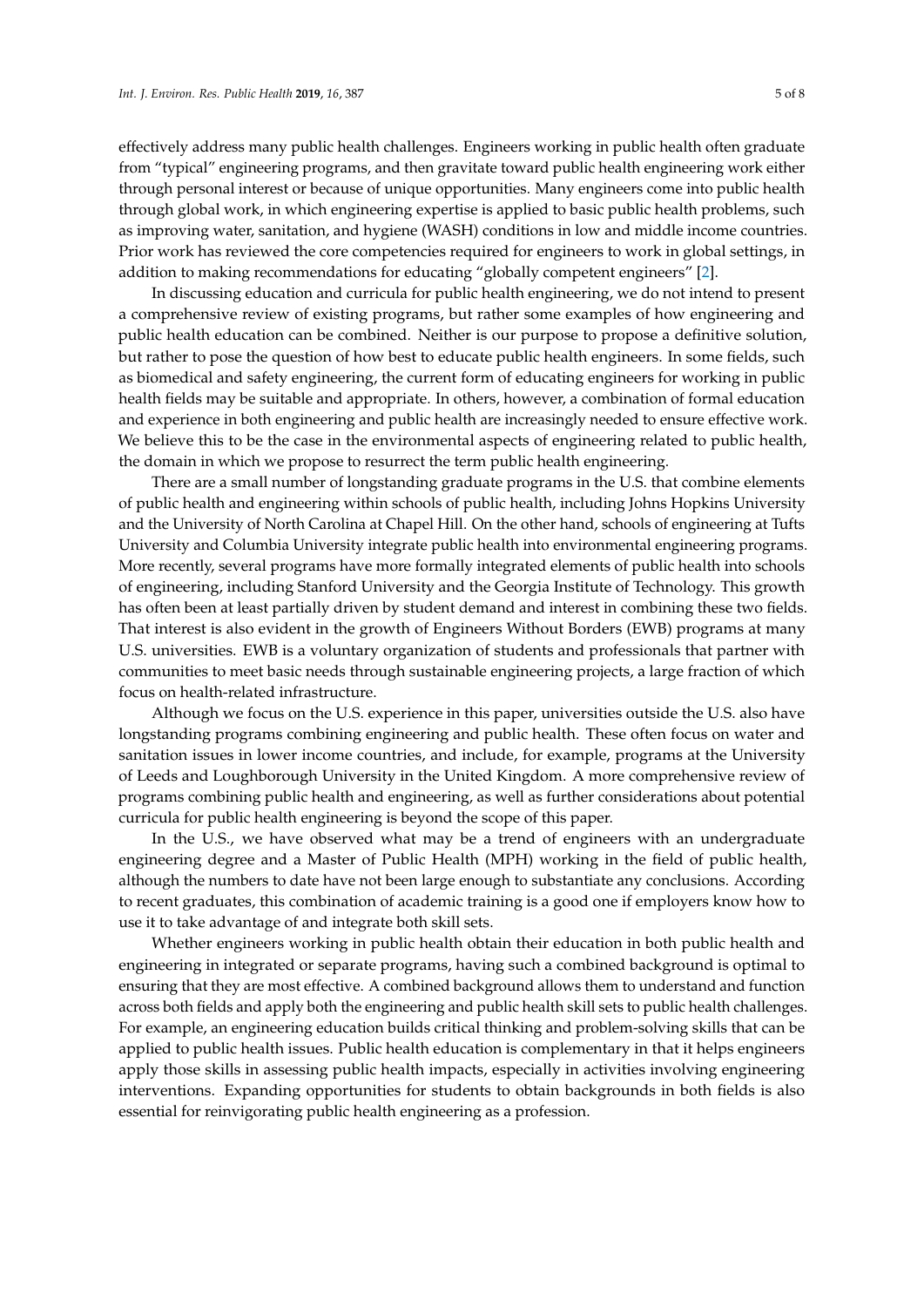#### **5. Conclusions: Re-Integrating Public Health Engineering into Practice**

The SFC Program within the Indian Health Service discussed above provides an excellent example of a public health engineering program that has positively impacted public health in the U.S. At the same time, since this successful program is not widely known outside of American Indian and Alaska Native communities, it also demonstrates the lack of recognition of public health engineering as a profession. Restoring recognition to public health engineering and expanding its practice will help to lay the foundation for large scale public health improvements.

In addition, the preceding case highlights many of the attributes of the public health engineer as seen in practice. These qualities were also championed during the extraordinary career of Abel Wolman (Figure 2) and his advocacy for engineering to be integrated in the practice of public health.  $\,$ Wolman was a prolific writer and thought leader in public health engineering, authoring hundreds of papers over the course of a career spanning eight decades [\[25\]](#page-7-3). In his last paper, presented to the 1986 World Health Forum when he was 94, Wolman emphasized the importance of the environment as a determinant of health throughout the world  $[26]$ . The scale of global health challenges argue for interdisciplinary approaches to public health practice that are very consistent with Wolman's vision for the application of the engineering skill set to population health challenges around the globe. For example, the case study of the Indian Health Service program discussed in this paper may provide a potential model for improving WASH conditions in other underserved locations, and consequently improving public health. It has been widely recognized that the severity of the cholera epidemic which started in 2010 in Haiti was due to the lack of water and sanitation infrastructure and services in that country [\[27\]](#page-7-5). Because the WASH deficiencies in Haiti evolved during decades of limited attention and resources, a long term, sustained public health engineering approach with dedicated resources similar to that of the SFC program will be needed to improve such situations. This would, in turn, require increased development of public health engineers with the necessary skills and experience to manage and sustain such programs. There are some hopeful signs of progress in this area. As mentioned above, university programs incorporating engineering and public health, while still relatively uncommon in the U.S., have expanded in recent years, especially focused on WASH issues in lower income countries. These programs have been met with an overwhelmingly positive response from students, and will help to lay the foundation for a resurgence of engineers working in the public health arena. That will, in turn, underline the need for wider recognition of public health engineering as a profession.

<span id="page-5-0"></span>

**Figure 2.** Abel Wolman (Tyler Prize for Environmental Achievement, 2016). (Received consent to **Figure 2.** Abel Wolman (Tyler Prize for Environmental Achievement, 2016). (Received consent to publish from Tyler Prize).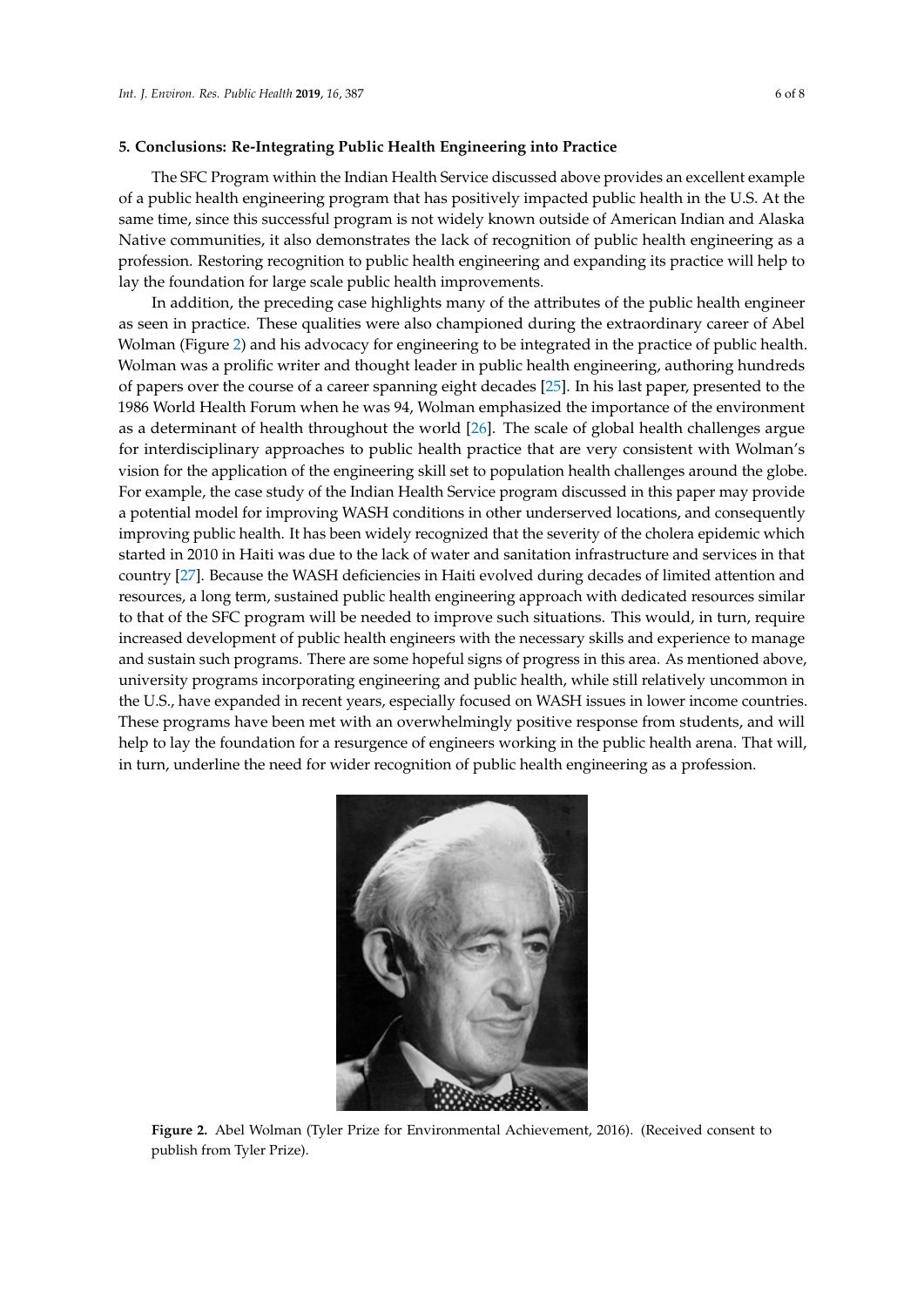In summary, we believe that there is a current need to strengthen the connection between engineering and the practice of public health, and that an appropriate descriptor for this connection is "public health engineering".

**Author Contributions:** R.J.G. wrote the first draft. R.J.G. and D.M.G. conceived of the organization of the P.E.N. contributed bibliographic references. D.E.H. contributed elements of the Indian Health Service case study. S.C.C. shaped curricular proposals. All authors reviewed and edited the final version of the manuscript.

**Funding:** This research received no external funding.

**Conflicts of Interest:** The authors declare that they have no competing interests.

**Disclaimer:** The findings and conclusions in this report are those of the authors and do not necessarily represent the official position of the Centers for Disease Control and Prevention.

## **References**

- <span id="page-6-0"></span>1. Gute, D.M. Public Health Engineering: Water as a Focus in Restoring the Connection between Engineering and Public Health. *J. Water Resour. Plan. Manag.* **2004**, *130*, 425–428. [\[CrossRef\]](http://dx.doi.org/10.1061/(ASCE)0733-9496(2004)130:6(425))
- <span id="page-6-1"></span>2. Mihelcic, J.R.; Naughton, C.C.; Verbyla, M.E.; Zhang, Q.; Schweitzer, R.W.; Oakley, S.M.; Wells, E.C.; Whiteford, L.M. The Grandest Challenge of All: The Role of Environmental Engineering to Achieve Sustainability in the World's Developing Regions. *Environ. Eng. Sci.* **2017**, *34*, 16–41. [\[CrossRef\]](http://dx.doi.org/10.1089/ees.2015.0334)
- <span id="page-6-2"></span>3. Earnest, G.S.; Reed, L.D.; Conover, D.; Estill, C.; Gjessing, C.; Gressel, M.; Hall, R.; Hudock, S.; Hudson, H.; Kardous, C.; et al. Engineering and Public Health at CDC. *MMWR Suppl.* **2006**, *55*, 10–13. [\[PubMed\]](http://www.ncbi.nlm.nih.gov/pubmed/17183236)
- <span id="page-6-3"></span>4. Fox, D.M. The Professions of Public Health. *Am. J. Public Health* **2001**, *91*, 1362–1364. [\[CrossRef\]](http://dx.doi.org/10.2105/AJPH.91.9.1362) [\[PubMed\]](http://www.ncbi.nlm.nih.gov/pubmed/11527756)
- <span id="page-6-4"></span>5. Etheridge, E.W. Historical Perspectives: History of the CDC. *Morb. Mortal. Wkly. Rep.* **1996**, *45*, 526–530.
- <span id="page-6-5"></span>6. CDC. Celebrating 7 Decades of Firsts. Available online: [https://www.cdc.gov/museum/history/](https://www.cdc.gov/museum/history/celebrating-7decades.html) [celebrating-7decades.html](https://www.cdc.gov/museum/history/celebrating-7decades.html) (accessed on 10 December 2018).
- <span id="page-6-6"></span>7. Kelsey, H.J. *"Bright, Aggressive, and Abrasive:" A History of the Chief Epidemic Intelligence Officer of the U.S. Centers for Disease Control and Prevention, 1951–2006*; Georgia State University: Atlanta, GA, USA, 2006.
- <span id="page-6-7"></span>8. Centers for Disease Control and Prevention (CDC). Malaria—About Malaria-History-CDC's Origins and Malaria. Available online: [https://www.cdc.gov/malaria/about/history/history\\_cdc.html](https://www.cdc.gov/malaria/about/history/history_cdc.html) (accessed on 10 December 2018).
- <span id="page-6-8"></span>9. Thacker, S.B.; Qualters, J.R.; Lee, L.M. Public Health Surveillance in the United States: Evolution and Challenges. *MMWR Suppl.* **2012**, *61*, 3–9. [\[PubMed\]](http://www.ncbi.nlm.nih.gov/pubmed/22832990)
- <span id="page-6-9"></span>10. Thacker, S.B.; Dannenberg, A.L.; Hamilton, D.H. Epidemic Intelligence Service of the Centers for Disease Control and Prevention: 50 Years of Training and Service in Applied Epidemiology. *Am. J. Epidemiol.* **2001**, *154*, 985–992. [\[CrossRef\]](http://dx.doi.org/10.1093/aje/154.11.985) [\[PubMed\]](http://www.ncbi.nlm.nih.gov/pubmed/11724713)
- <span id="page-6-10"></span>11. Bracken, H.M. Executive Sanitarians as Specialists. *Am. J. Public Hyg.* **1906**, *16*, 497–500.
- 12. Anonymous. The Sanitarian and War. *Am. J. Public Health N. Y. N 1912* **1917**, *7*, 479–480.
- 13. Anonymous. Sanitarians. *Am. J. Public Health N. Y. N 1912* **1922**, *12*, 422–423.
- <span id="page-6-11"></span>14. Anonymous. The Recruitment of Sanitarians. *Am. J. Public Health N. Y. N 1912* **1926**, *16*, 508.
- <span id="page-6-12"></span>15. Kroeze, H.A. The Expanded Role of the Sanitarian. *Am. J. Public Health Nations Health* **1942**, *32*, 611–614. [\[CrossRef\]](http://dx.doi.org/10.2105/AJPH.32.6.611) [\[PubMed\]](http://www.ncbi.nlm.nih.gov/pubmed/18015627)
- <span id="page-6-13"></span>16. Light, I.; Pennell, M.; Taylor, D. Sanitarian Manpower. *Public Health Rep.* **1963**, *78*, 793–798. [\[CrossRef\]](http://dx.doi.org/10.2307/4591941) [\[PubMed\]](http://www.ncbi.nlm.nih.gov/pubmed/14047974)
- <span id="page-6-14"></span>17. U.S. Environmental Protection Agency. EPA History: Earth Day. Available online: [https://www.epa.gov/](https://www.epa.gov/history/epa-history-earth-day) [history/epa-history-earth-day](https://www.epa.gov/history/epa-history-earth-day) (accessed on 10 December 2018).
- <span id="page-6-15"></span>18. Mullan, F. *Plagues and Politics: The Story of the United States Public Service*; Basic Books: New York, NY, USA, 1989.
- <span id="page-6-16"></span>19. Indian Health Service, Office of Environmental Health and Engineering. *Public Law 86-121 50th Anniversary*; U.S. Department of Health and Human Services, Indian Health Service: Rockville, MD, USA, 2009.
- <span id="page-6-17"></span>20. Rogers, C.L. *Public Law 86-121 Annual Report for 2012*; U.S. Department of Health and Human Services, Indian Health Service: Rockville, MD, USA; p. 14.
- <span id="page-6-18"></span>21. Safe Water and Waste Disposal Facilities|Fact Sheets. Available online: [https://www.ihs.gov/newsroom/](https://www.ihs.gov/newsroom/factsheets/safewater/) [factsheets/safewater/](https://www.ihs.gov/newsroom/factsheets/safewater/) (accessed on 10 December 2018).